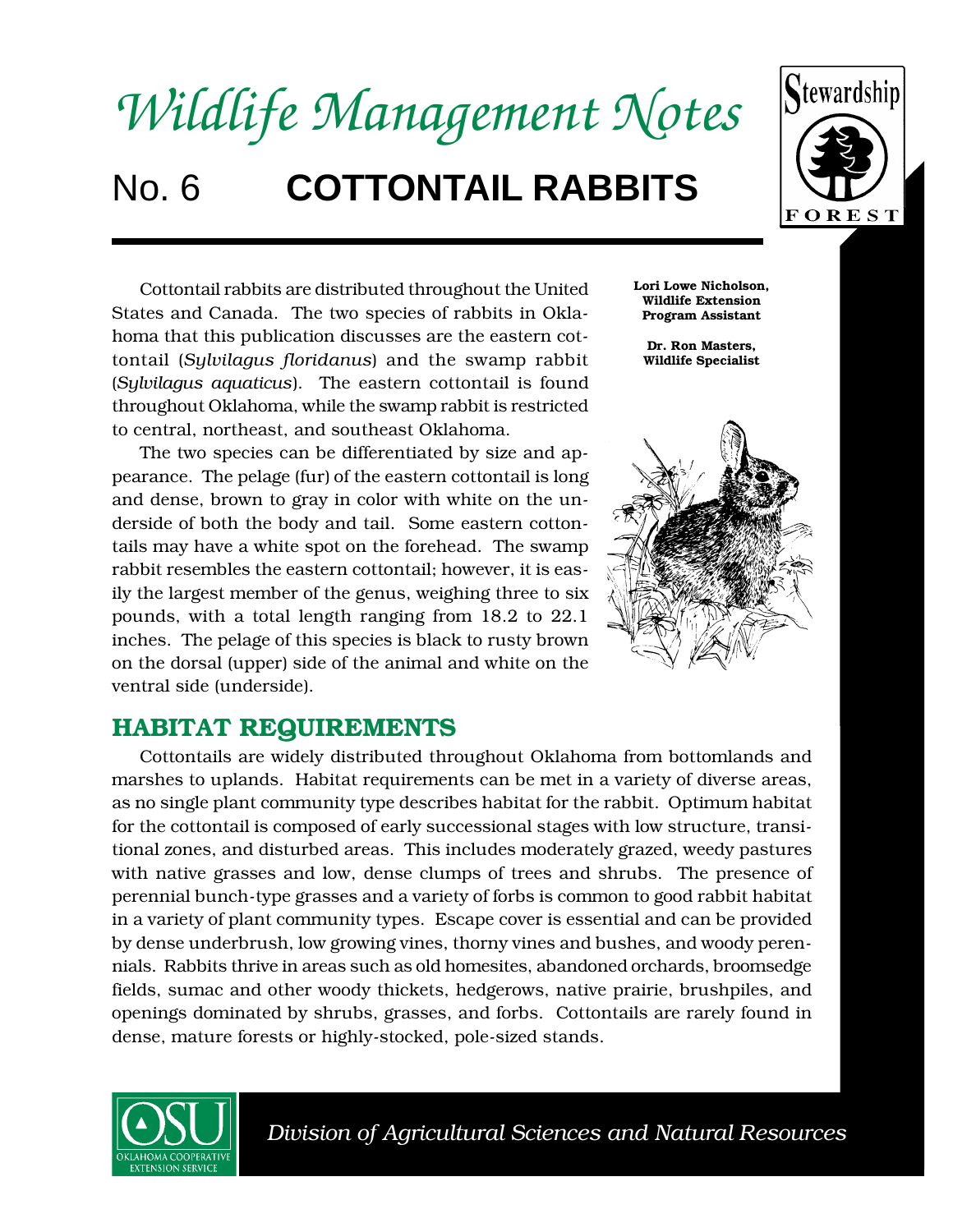The swamp rabbit, however, can be found in greater numbers than cottontails in areas that have been selectively logged and also in mature forests. Swamp rabbits are generally associated with habitat types such as bottomlands, floodplains, wooded swamps and marshes, estuaries and tributaries of rivers and streams, and canebrakes. Preferred habitat for the swamp rabbit is a system of low ridges, small sloughs, and marshes that are grass-dominated. Grain fields can also be utilized by the swamp rabbit in times of flooding as a source of food and cover. The swamp rabbit usually ranges no farther than 1.2 miles from a major water source.

#### **FOOD**

Food eaten by rabbits varies, depending on the species of rabbit and availability and palatability of plants. Rabbits feed on a variety of forest, pasture, and agricultural plants. Feeding habits change with the seasons and plant species that are available during those seasons. The diet of rabbits is often dominated by grasses in both summer and winter, with supplements of herbaceous forbs, browse, and cedar berries. Highly digestible, weedy forbs are preferred foods. High use of cedar berries and browse in the winter suggests inadequate amounts of herbaceous vegetation for winter diet requirements, as these items are often eaten during times of high energy demands and food shortage.

Both species prefer herbaceous plants; however, they use plants according to their abundance in a given area. Sedges are important in their diet. Coprophagy (eating of feces) is practiced by both species. Table 1 shows a list of some foods in the rabbit's diet.

#### **Table 1. Foods Preferred by Rabbits**

| alfalfa               |
|-----------------------|
| apple                 |
| blackberry            |
| black cherry          |
| blueberry/huckleberry |
| bluegrasses           |
| cereal grains         |
| clovers               |
| corn                  |
| crabgrass             |
| curly dock            |
| dandelion             |
| dewberry              |

dogwood fireweed gallberry grape holly horse nettle lespedezas locust New Jersey tea panicum paspalum plaintain poison ivy

ragweeds raspberry red maple sassafras sedges sheep sorrel soybean sumac white oak wild carrot wild lettuce wild rye willow

### **WATER**

Cottontails will drink freestanding water, but water requirements are generally met by consumption of dew and succulent vegetation.

## **COVER**

For cottontails, ground cover must be adequate. Escape cover, such as greenbriar patches, brushpiles, and dense, low-growing, woody vegetation is essential for survival. Old burrows, hollow logs, brush, and rock piles are structural components of the habitat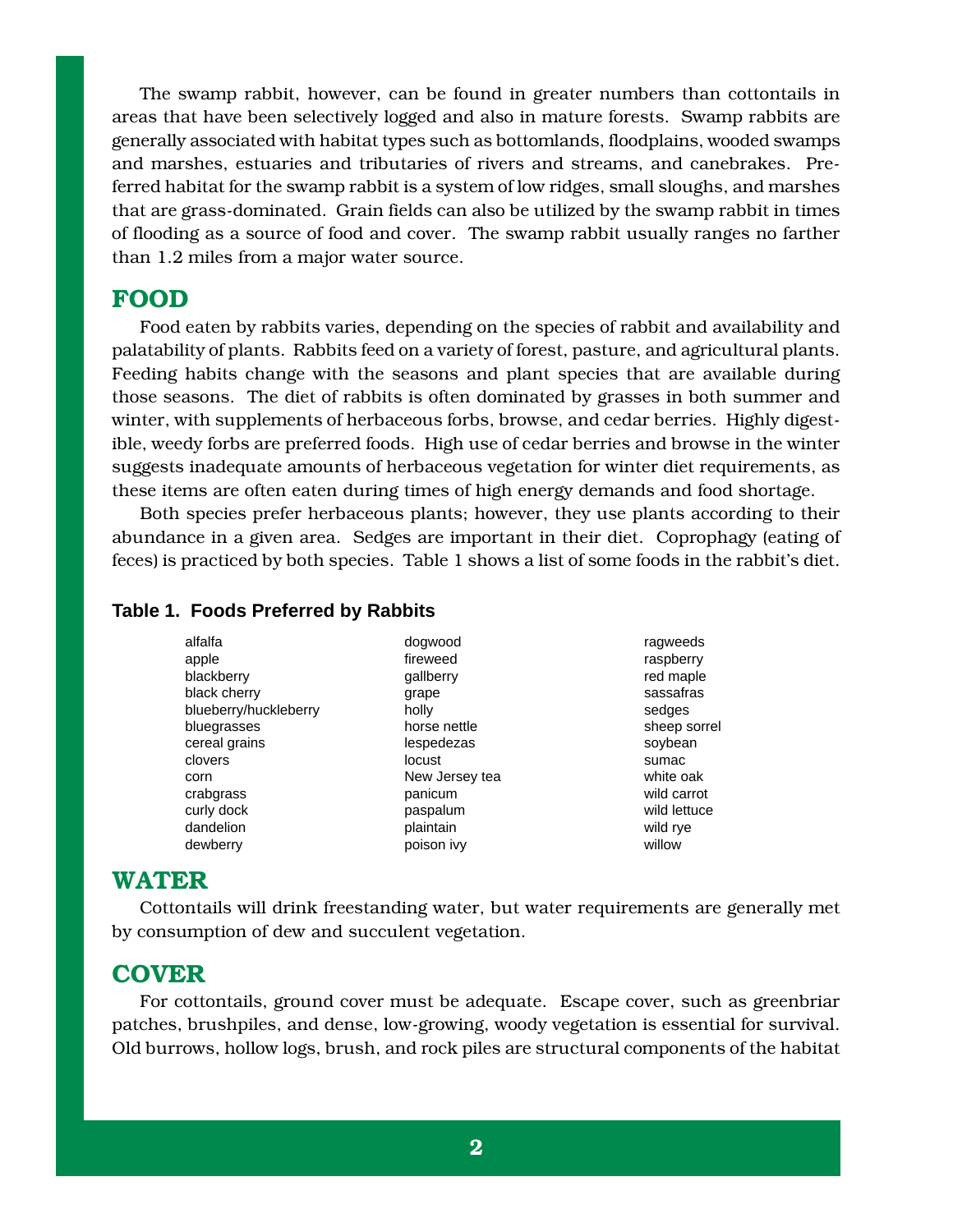that can provide refuge from both inclement weather and predators. Sites that are subjected to periodic timber harvest are preferred to a greater degree than unmanaged forested sites. The swamp rabbit will use fallen logs, standing hollow trees, and dense vegetation for escape cover. Remnant stands of forested wetlands provide poor quality habitat for swamp rabbits because flood waters often force the rabbits to use unsuitable upland cover.

Resting sites for the swamp rabbit may consist of low tree crotches, tops of tree stumps, and tangled vines. The swamp rabbit swims and will use water as a means of escape if necessary.

The amount of available cover affects how well rabbit populations cope with predation. Rabbits can generally withstand predation as long as suitable cover is available. High predation rates are an indication of inadequate cover. Some of the many rabbit predators are shown in Table 2.

#### **Table 2. Predators of Rabbits**

**MAMMALS** bobcat cougar coyote domestic cat domestic dog gray fox raccoon red fox weasel

**BIRDS** Cooper's hawk crow golden eagle goshawk great horned owl marsh hawk red-shouldered hawk red-tailed hawk

### **NEST COVER**

Cottontails nest in a variety of cover types; however, most nests occur in areas with a grassy component. Early nests are generally located in dense, grassy areas, with vegetation approximately six inches in height. Summer nests are found in less-exposed areas such as hayfields, where the vegetation is a height of eight inches or more.

The swamp rabbit builds its nest in areas where there is adequate vegetative ground cover for protection. Nesting sites of swamp rabbits are often in a shallow hole at the base of a tree.

### **HOME RANGE**

Home ranges vary in size and are affected by habitat stability and dispersion of elements such as adequate food and cover. Home ranges also vary according to age and sex of the individual, season, weather patterns, density of population, and competition both within the species and with other species. Adult female cottontails generally have a home range of 15 to 20 acres, while the adult male may range up to 100 acres or more. Juveniles generally have a home range of nine to 15 acres. The home range for swamp rabbits varies widely from three to 32 acres.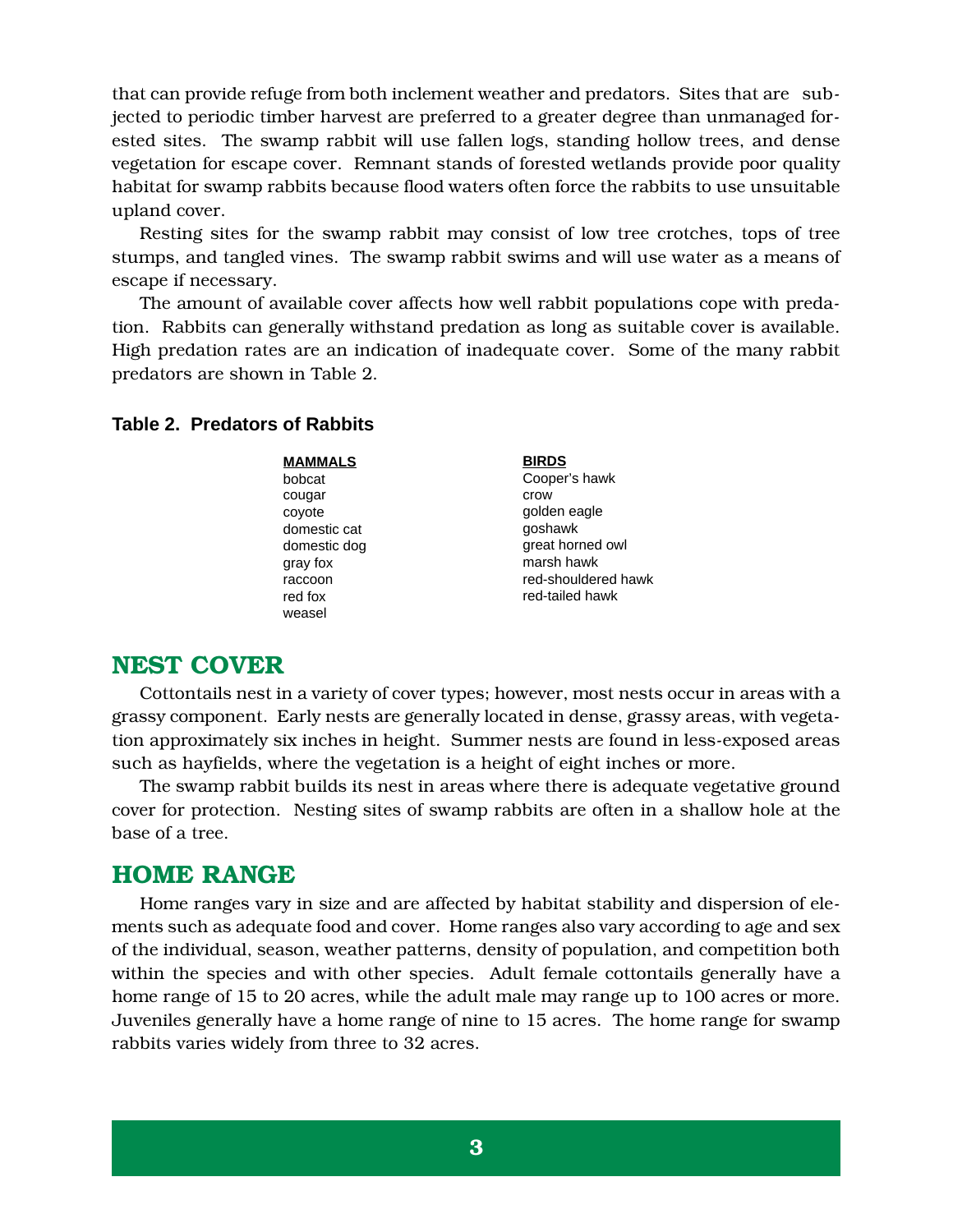# **STANDARD MANAGEMENT PRACTICES**

### **Stand Size and Distribution Patterns**

Stands managed for rabbits should be small, approximately 10 to 20 acres in size. Stands may be larger if they are linear in shape and laid out along contours. To keep some vegetation in early stages of succession, establish a harvest or disturbance rotation of small adjacent stands, cutting the next adjacent block when the initial harvest unit reaches 10 years of age. Locate harvest units near fields, streams, bottomlands, or pastures when possible. In prairie habitats, management unit size is less important. Retaining some type of permanent brushy cover becomes more important. Maintain brushy draws and plum thickets for cover.

Other species of wildlife require larger stand or management unit size and management for different stages of succession. Be sure that the management for rabbits will not conflict with management for other desired species with different habitat requirements. Also note that large, contiguous blocks of introduced pasture are detrimental to rabbits, as are extensive use of herbicides.

## **Rotation**

Short rotations used for production of pulpwood, and longer sawtimber rotations are acceptable, as long as stands are open enough to allow adequate understory growth.

# **Regeneration**

Most regeneration methods create good rabbit habitat. Good rabbit habitat can be achieved by using shelterwood, seed tree cuts, and clearcuts. Selection cutting only has limited benefits for cottontail rabbits. Regeneration cuts are beneficial until just after canopy closure and development of a sapling stand. The edges of dense sapling stands may be used for escape cover if open areas are adjacent.

## **Site Conversion**

Rabbit habitat can be improved for eight to 10 years by employing stand conversion practices that disturb the soil and set back plant succession to herbs and shrubs. In swamps, stands should be converted to hardwood types, which encourage a more varied understory. Brush management practices generally benefit rabbits. Retain some untreated brushy areas, or allow brushy areas to develop for escape cover.

# **Site Preparation, Seeding, and Planting**

Residual stems on harvested sites should be cut or sheared so there is partial cover for protection. The use of herbicides for site preparation is not recommended.To keep down the number of predatory birds, such as owls and hawks, snags may be removed from the cut opening. However, snag removal is detrimental not only for hawks and owls but also for some small mammals and cavity-nesting song birds. For escape cover, swamp rabbits will use hollow snags with holes at ground level.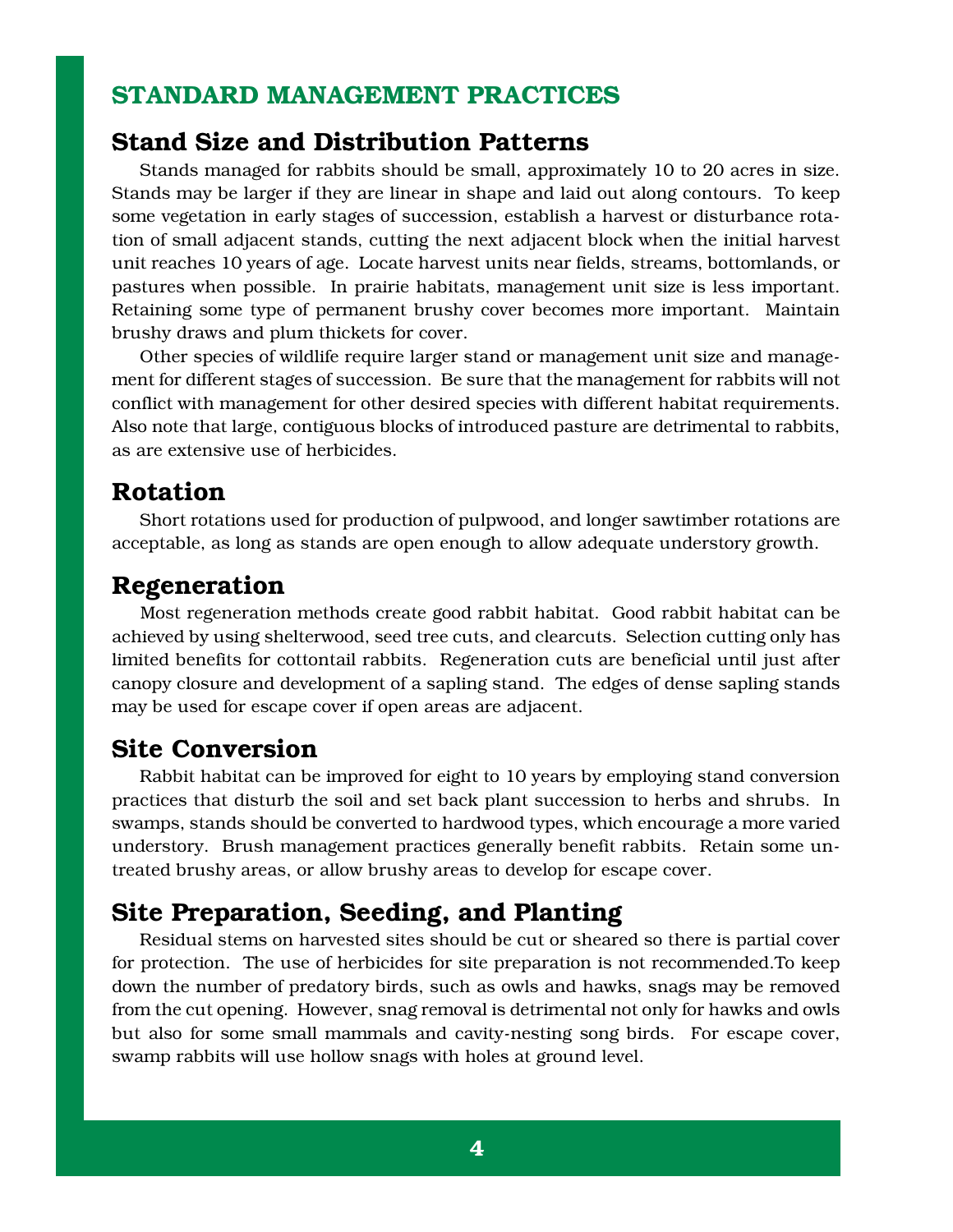Because of soil erosion, former fields, fence rows, windrows, and ditch banks can be reseeded with a mixture of both warm- and cool-season legumes and grasses, using native plants where possible. Reseeding of native grasslands should be done on fallowed ground in late spring.

# **Intermediate Treatments**

In stands with trees that are eight inches or more in diameter at breast height (dbh), about 60 percent of the canopy should be retained. For stands with smaller average dbh, retention of 50 percent of the canopy cover should be adequate. Future thinnings allow for stimulation of understory growth during the life of the stand.

# **Prescribed Burning**

Prescribed burning is a very effective tool that enhances habitat quality by improving the nutrition and palatability of plants used for food. Pine types should be burned at three- to five-year intervals, from December to March. Bottomland hardwood types should not be burned unless advanced regeneration is needed. Post oak-blackjack oak stands (cross timbers) can be burned to improve understory quality. Pastures that are fenced and moderately grazed should be left unburned for cover. It is best to choose a varied burning cycle rather than going with a regular cycle. Occasional one- or two-year burning cycles are beneficial. In prairie habitats, brushy draws should be burned with lowintensity fires or periodically protected from fire.

# **Direct Habitat Improvements**

To improve cottontail habitat, key cover areas should be maintained. Continue to prune abandoned orchards. Sumac thickets and greenbriar thickets that are on the outer edges of openings should be left for cover. Briar thickets can be mowed or brushhogged every two to three years. Native thorny shrubs can be planted in fence rows, along the border of fields, or in otherwise unused areas. Annual and perennial food plots can be planted in  $1/8$ - to  $1/4$ -acre plots within areas with limited cropland. Generally, food plots are not necessary.

Brushpiles are simple to construct using pallets, concrete blocks, pipes, or other materials to serve as a base for tree limbs, trees, and debris. Such piles provide good temporary cover; however, they last only three to five years and have a primary use of one to two years. If brushpiles are primary tools in a management program, at least one-third of them should be replaced annually.

For more permanent cover, live brush piles can be created by hinge-cutting or halfcutting elm (and other woody plants), or by planting a variety of woody shrubs that have both desirable form and growth patterns, such as sumac, plum, and cedar.

Cedar can become a problem on prairie, shrublands, and cross timber and post oakblackjack oak forests. Remove all female cedars (distinguished by their berries) and retain only male trees. Cedars should be hinge-cut to provide desirable structure.